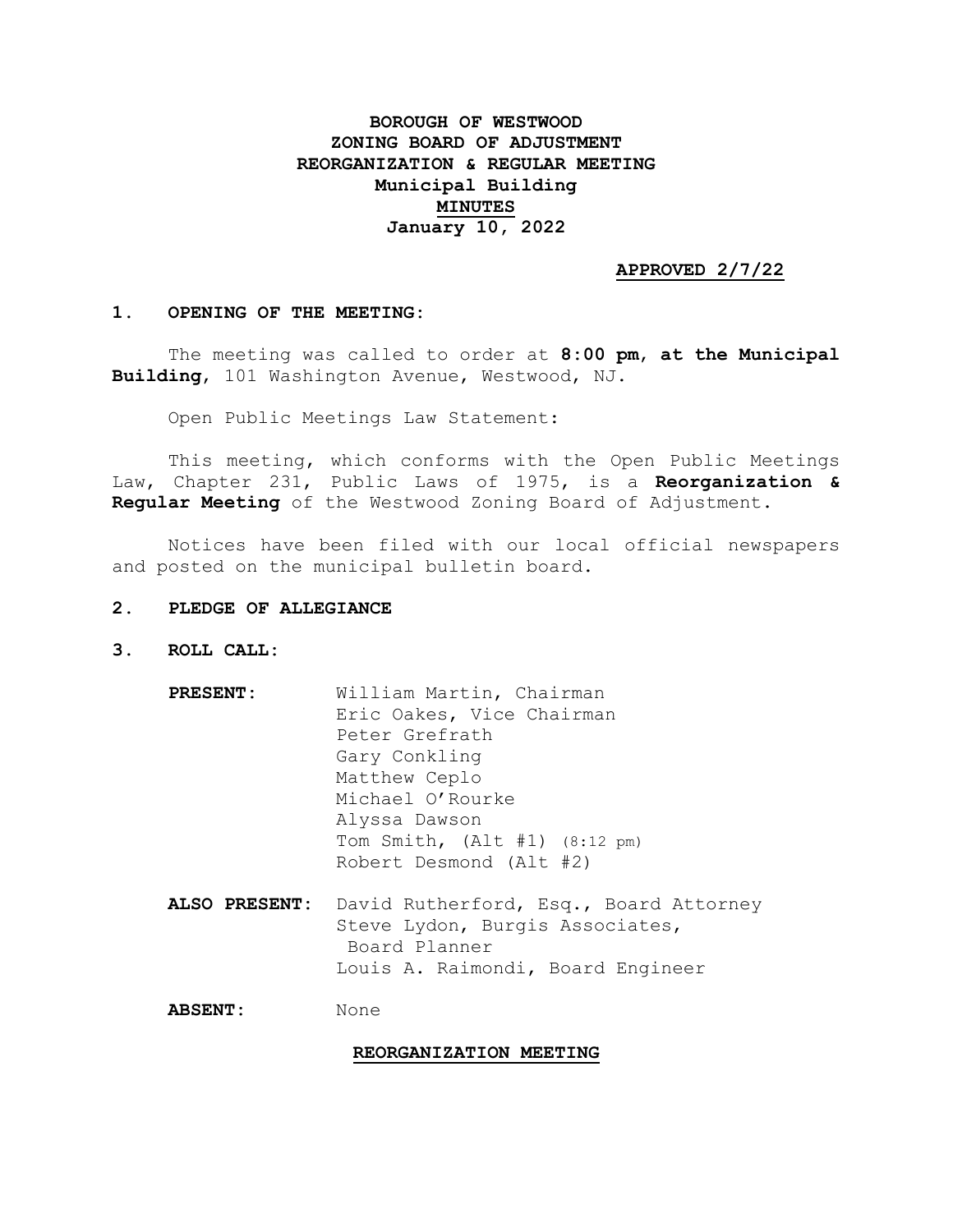## **SWEARING IN OF MEMBERS BY BOARD ATTORNEY:**

- Michael O'Rourke Regular Member 1/1/22 12/31/25
- Gary Conkling Regular Member  $1/1/22$   $12/31/25$
- Alyssa Dawson Regular Member  $1/1/22$   $12/31/25$
- Tom Smith- Alternate Member  $#1 \frac{1}{1/22} \frac{12}{31/23}$

### **NOMINATIONS FOR CHAIRMAN OF THE ZONING BOARD:**

David Rutherford, Esq. called for nominations for the position of Chairman of the Zoning Board.

Upon nomination by Eric Oakes, seconded by Alyssa Dawson with no further nominations, **William Martin** was nominated as Chairman of the Zoning Board. On roll call vote, all members voted yes.

### **NOMINATIONS FOR VICE-CHAIRMAN OF THE ZONING BOARD:**

Chairman William Martin requested a nomination for the election of a Vice-Chairman:

Upon nomination Gary Conkling, seconded by Alyssa Dawson, with no further nominations, **Eric Oakes** was nominated as Vice-Chairman of the Zoning Board. On roll call vote, all members voted yes.

## **NOMINATIONS FOR APPOINTMENT OF ATTORNEY FOR THE ZONING BOARD:**

Chairman Martin requested a nomination for the appointment of an Attorney:

Upon nomination by Gary Conkling, seconded by Michael O'Rourke, with no further nominations, **David Rutherford, Esq**. was nominated to continue as Attorney for the Zoning Board. On roll call vote, all members voted yes.

## **NOMINATIONS FOR APPOINTMENT OF PROFESSIONAL ENGINEER FOR ZONING BOARD:**

Chairman Martin requested a nomination for the appointment of a Professional Engineer:

Upon motion of Gary Conkling, seconded by Eric Oakes, with no further nominations, **Louis A. Raimondi, PE, LS, CME** was nominated to continue as Professional Engineer for the Zoning Board. On roll call vote, all members voted yes.

## **NOMINATIONS FOR APPOINTMENT OF PROFESSIONAL PLANNER FOR THE ZONING BOARD:**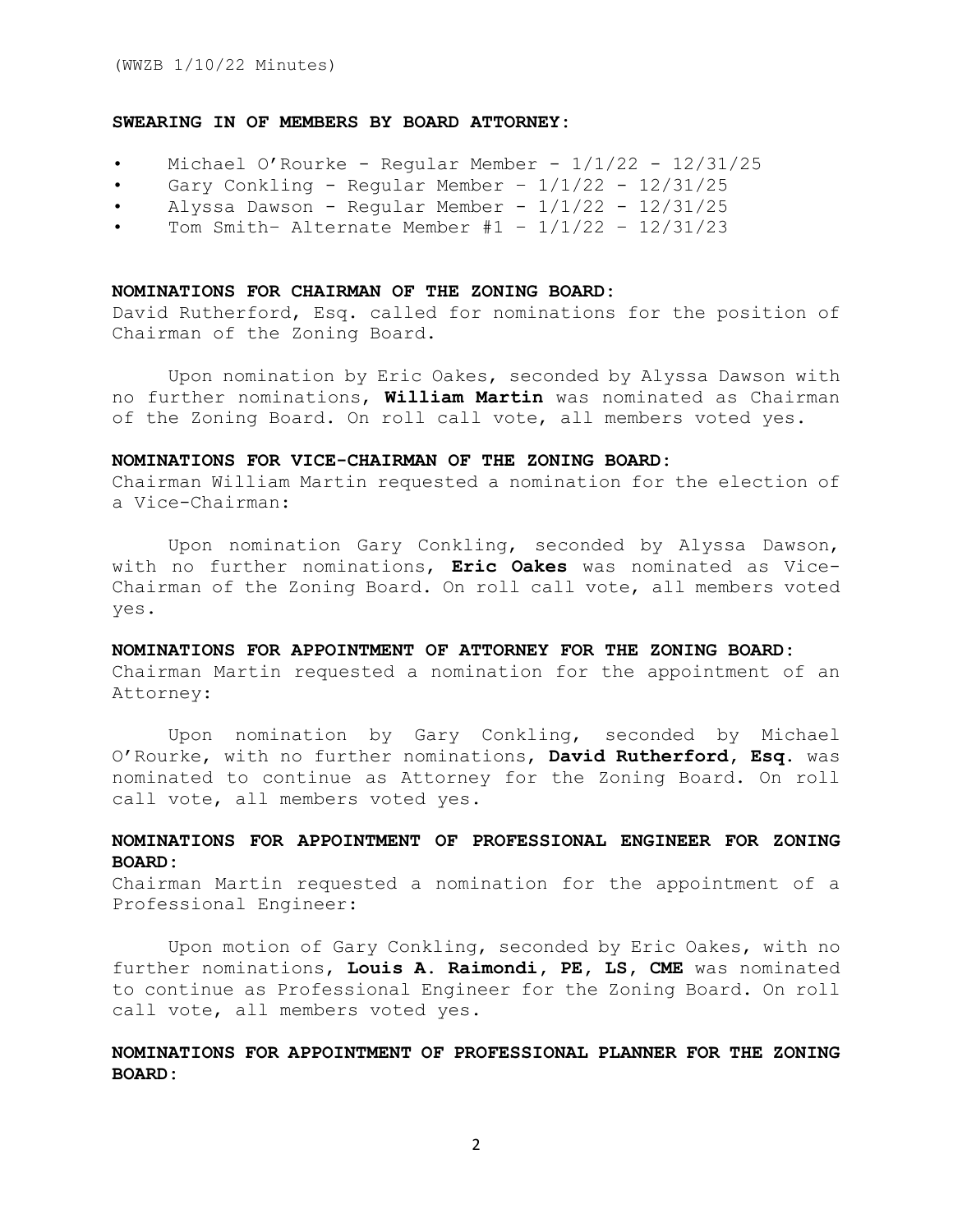Chairman Martin requested a nomination for the appointment of a Professional Planner:

Upon motion of Gary Conkling, seconded by Eric Oakes, with no further nominations, **Steve Lydon, PP, Burgis Associates**, was nominated to continue as Professional Planner for the Zoning Board. On roll call vote, all members voted yes.

## **NOMINATIONS FOR APPOINTMENT OF RECORDING SECRETARY:**

Chairman Martin requested a nomination for the appointment of a Recording Secretary:

 Upon motion of Eric Oakes, seconded by Gary Conkling, with no further nominations, **Mary R. Verducci, Paralegal**, was nominated to continue as Recording Secretary for the Zoning Board. On roll call vote, all members voted yes.

**ADOPTION OF 2022 MEETING DATES:** Approved at last meeting;

**ADOPTION OF PROCEDURAL RULES & BY-LAWS:** Carried to the next meeting;

**ADOPTION OF THE ANNUAL REPORT OF THE ZONING BOARD FOR 2021:** Carried to the next meeting;

### **REGULAR MEETING**

**4. MINUTES:** The Minutes of the **11/8/21 meeting were approved** on motion made by Eric Oakes, seconded by Gary Conkling and carried unanimously. **The meeting of 12/6/21 was canceled** due to a lack of applications to process.

- **5. CORRESPONDENCE:** None
- **6. VOUCHERS:** None

#### **7. RESOLUTIONS:**

**1. Illuzzi, 171 Westwood Boulevard- C Variance - 6ft. Fence in Front Yard –** Board Attorney Rutherford read the Resolution of Approval into the record. There were no questions, comments or discussions. A motion for approval was made by Eric Oakes and seconded by Peter Grefrath. On roll call vote, Eric Oakes, Matthew Ceplo, Gary Conkling, Peter Grefrath, Michael O'Rourke, Robert Desmond, and William Martin voted yes. Alyssa Dawson and Tom Smith were not eligible to vote.

**2. Traina, 59 Bryant Place – "C" Variance – 6ft. Fence in Front yard, Coverage exceeds 40% -** Board Attorney Rutherford read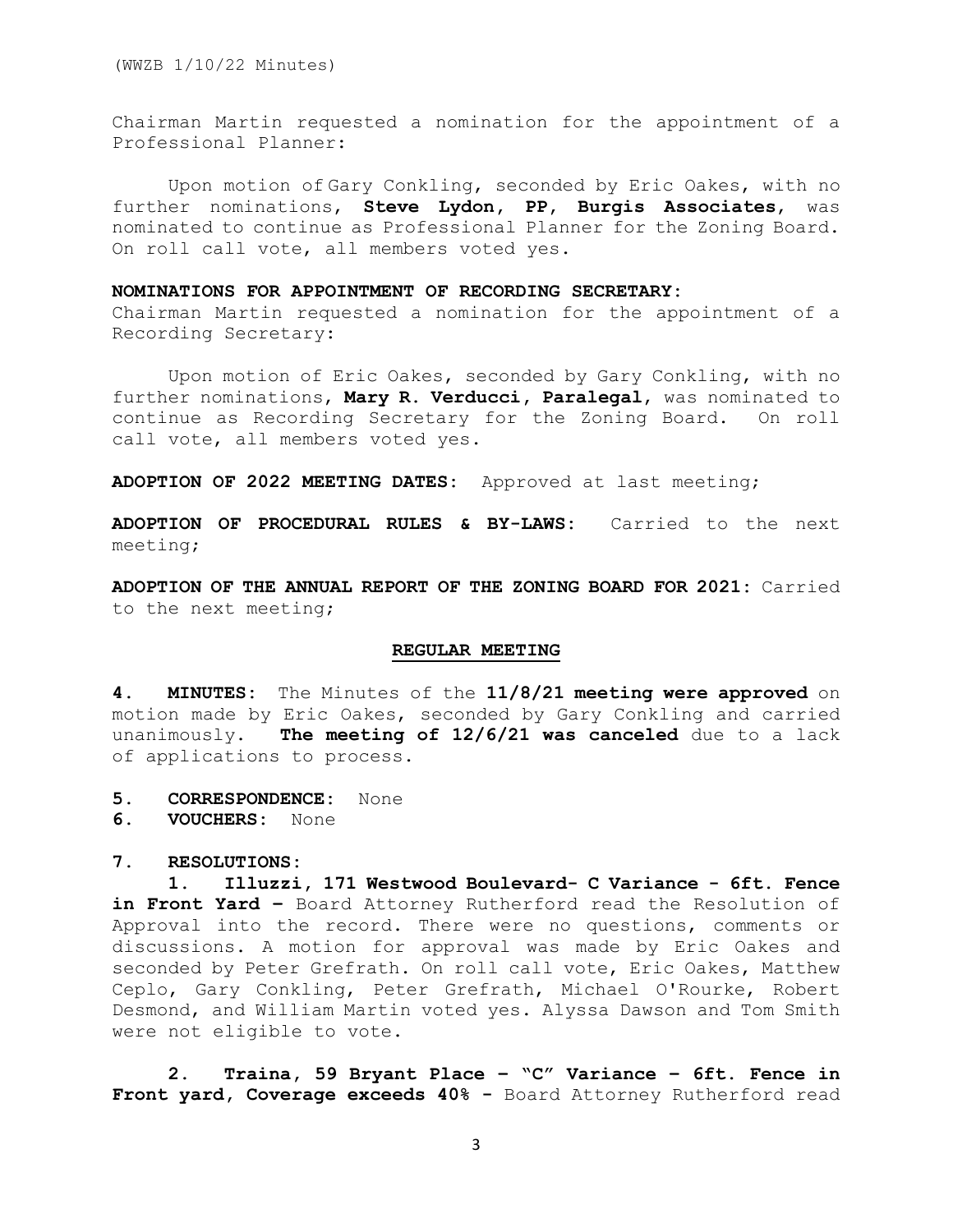the Resolution of Approval into the record. There were no questions, comments or discussions. A motion for approval was made by Eric Oakes and seconded by Gary Conkling. On roll call vote, Eric Oakes, Matthew Ceplo, Gary Conkling, Peter Grefrath, Michael O'Rourke, Robert Desmond, and William Martin voted yes. Alyssa Dawson and Tom Smith were not eligible to vote.

## **8. PENDING NEW BUSINESS:**

**1. Santa, 21 Adams Ave – "C" Variance for Setback to Inground Pool –** Carried to next meeting on 2/7/22;

**2. Hodges, 44 Second Ave- C Variances for a rear addition and deck -** Carried to next meeting on 2/7/22;

# **9. VARIANCES, SUBDIVISIONS AND/OR SITE PLANS, APPEALS, INTERPRETATIONS:** SWEARING IN OF BOARD PROFESSIONALS FOR PUBLIC HEARINGS **The Board Professionals were sworn in.**

**1. Walsh, 196 Sand Road, Bulk variances for a deck which was constructed without permits – The dwelling already had a nonconforming rear yard setback of 20' -** David Rutherford, Esq. reviewed the notice and publication documents and found them to be in order. Dean Stamos, Esq. represented the applicant, filling in for their attorney of record, who had a conflict in his schedule due to another town's reorganization meeting and could not be present.

Neil Walsh, 196 Sand Road, Westwood, NJ, the applicant, was sworn in. He and his wife purchased the home five years ago and have been fixing it up, making this their forever home. They have two small children. They received permits for the kitchen and bathroom and a CO for the improvements. Afterwards, they proceeded to clean up, repair and improve the outside and driveway, with fencing, landscaping, etc., for aesthetics, and they installed a deck. A paver patio was not an option, as recommended by the contractor they chose. They relied on advice of the contractor are present for the deck. There are three decks now existing. There were two surveys made by Steven L. Koestner, dated 11/17/20, and 12/22/21. Mr. Stamos provided another Koestner survey showing one deck, dated 4/27/18. Mr. Lydon stated Mr. Koestner added some details on the latest one, such as key map and elevations, which was received on 1/4/22. Mr. Raimondi did not receive that survey.

Chairman Martin stated the Board needs documents as to what is actually being proposed. Mr. Stamos stated what is proposed is existing. The Chairman advised the Board needs to know what exactly they are looking at and what is being proposed. Mr. Raimondi had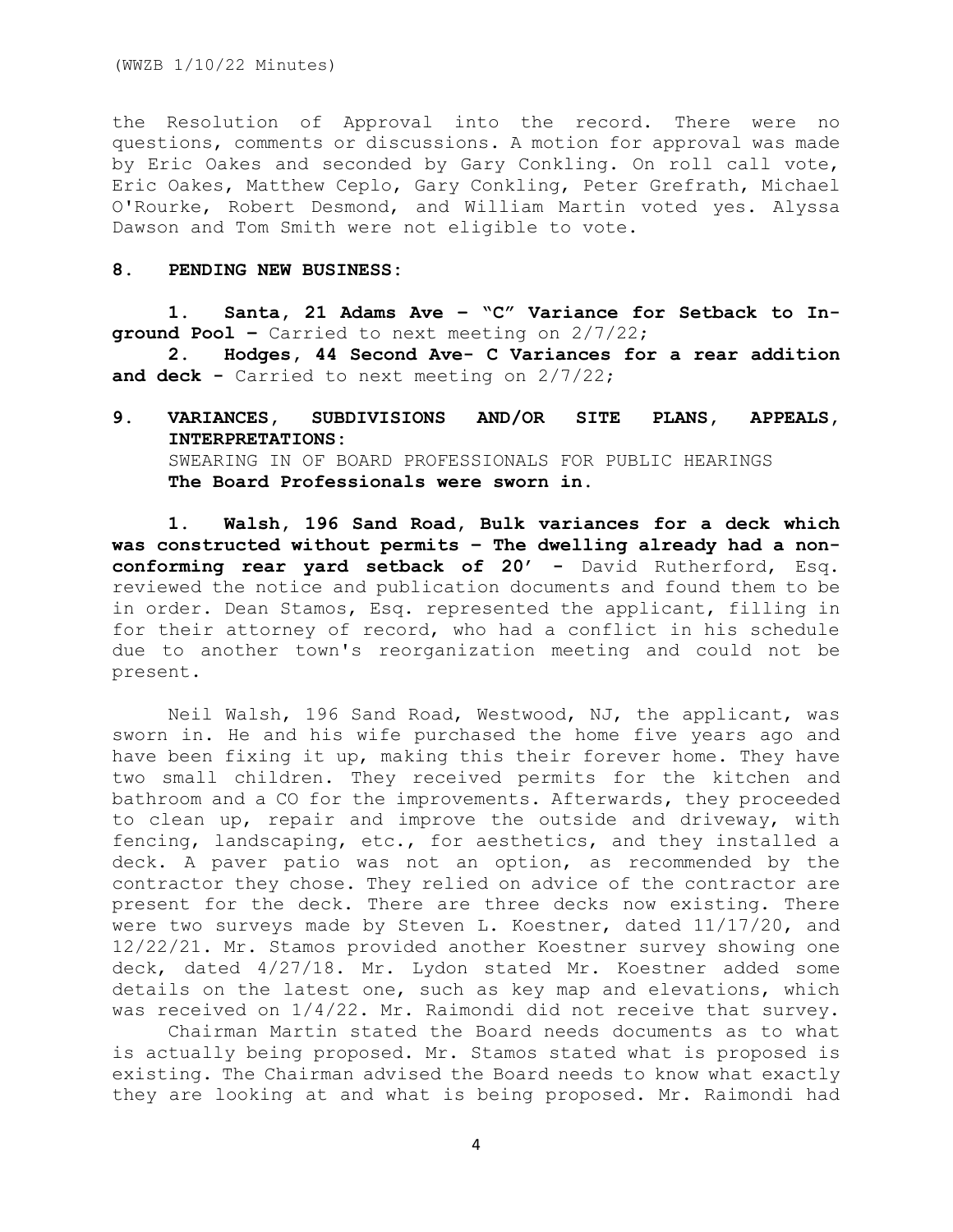questions on the height. Exhibit A1 was the 12/22/21 survey and A2 was the 4/27/18 survey. Mr. Lydon commented on the surveys. Mr. Rutherford advised Mr. Stamos is to provide additional copies and clarification, and Mr. Stamos said he would also provide photos. The burden of proof is on the applicant to show why these decks can be permitted to exist and variances granted. There were no interested parties. The matter was carried to 2/7/22, with no further notice and any needed time extension granted.

**2. Solares, 8 Berdais Court - C Variances; Roof top deck at the third floor, parking for five (5) bedrooms -** Scheduled for 2/7/22;

**3. Cruz, 73 Harding - Bulk Variances for a one-story rear addition and driveway expansion (driveway was completed without a permit); Property is in the AE flood zone –** David Rutherford, Esq. reviewed the notice and publication documents and found them to be in order. Thomas S. Garrick, Esq. represented the applicants, Exequiel Cruz and Jeniffer Loor. The home is a single-family home with improvements they made and were present for an addition with side yard setback, maximum building and impervious coverages and driveway width wider than garage. They are seeking to construct a covered patio and replace the rear deck and stairs with a family room.

Jeniffer Loor was sworn in. She testified she needs more space in the driveway to park their two cars, as there is not enough space, and they cannot park in the street. Also, she just had a baby, and there is not enough room to walk around the cars with the stroller and in general. For the addition, they used to use the basement and since Hurricane Floyd, everything was flooded in the basement, so they need a family room and want to build one above ground. This would be over the side patio with the same footprint as before, and they want to cover the patio for protection from the weather. They are seeking a side yard variance for the patio. The edge of the roof lines up with the end of the patio.

Thomas Donohue, Licensed NJ PE, Donohue Engineering, Montvale was sworn in, qualified and accepted. The Site Plan dated 11/8/21 was marked A1, which Mr. Donohue described. The house is two-story with a garage in front. Mr. Donohue reviewed the zoning table and the variances. He was not sure if there were any records in the town. Chairman Martin suggested the applicant check with the Building Department to see what work was done before the applicant's request for these variances. There was also a Topographic Survey made by Lakeland Surveying dated 7/21/21. There

5